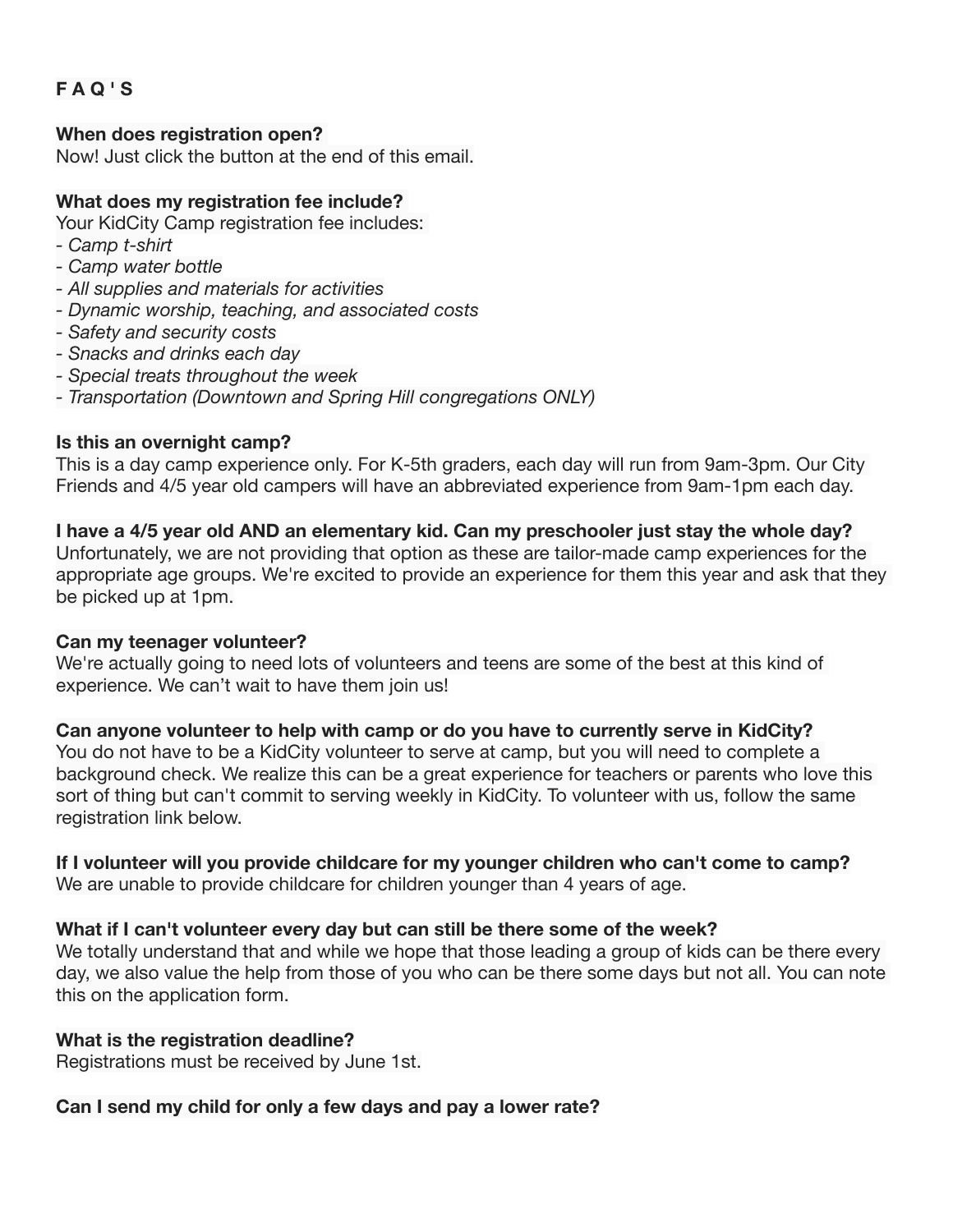While it's up to you how often you send your child, we are not offering an a la carte payment structure. We also highly recommend your child experience camp in its entirety.

## **Do I have to pay everything up front when I register?**

You certainly *can* pay in full at registration, but all we require is a \$50 non-refundable deposit per camper in order to hold their spot. Payments can be made in any amount and with any frequency as long as the total is received by May 15th.

## **What's your refund policy?**

We will offer a full refund (less the initial deposit) from February 18-April 30th. Beginning May 1st, registrations are non-refundable, but remain fully transferrable to another child or family.

## **Is there a sibling discount?**

Yes! There is a discount of \$50 per sibling (discount code: SIBLING) and it is calculated in the registration form. And yes, the system will remember you and apply the discount later even if you only pay the deposits.

## **Do you offer scholarships to camp?**

Yes, it's our joy to provide partial and full scholarships as much as our resources allow. If you or anyone you know is struggling to pay for camp, please fill out this [form](https://churchofthecity.us16.list-manage.com/track/click?u=d4e4c5ada9d83a967fd380904&id=79337e97f3&e=3da22bb8ab) and we'd love to connect with you to see how we can help.

# **If my child is really hoping to do a specific activity, do I need to select those in advance?**

There's no need to select activities in advance because every child will get to participate in every part of their camp experience.

# **What are the ratios of adults to children at summer camp?**

Safety is our top priority at camp and similar to Sunday mornings, we will not accept more kids than we can safely care for. A wheels-off survival of the fittest mentality is NOT our camp strategy. One way to help ensure we can serve as many kids as possible is to volunteer with us!

# **Can anyone attend or do campers have to attend COTC?**

Any kid in the appropriate age range is welcome and encouraged to attend regardless of any church affiliation. Bring your friends!

# **Is there transportation for my child to and from COTC Franklin?**

There is no transportation provided for COTC Franklin families, only for our friends from COTC Spring Hill and COTC Downtown who do not regularly come to this campus.

# **What's the food situation at camp?**

We are excited to provide snacks, drinks, waters, and some fun treats throughout the week, but we ask that your child BRING A LUNCH each day because this will ensure they're eating something they want.

## **What if my child has an allergy?**

You will record all this information on their registration form and we will note it accordingly and ensure we have a way to identify those kiddos with allergy concerns.